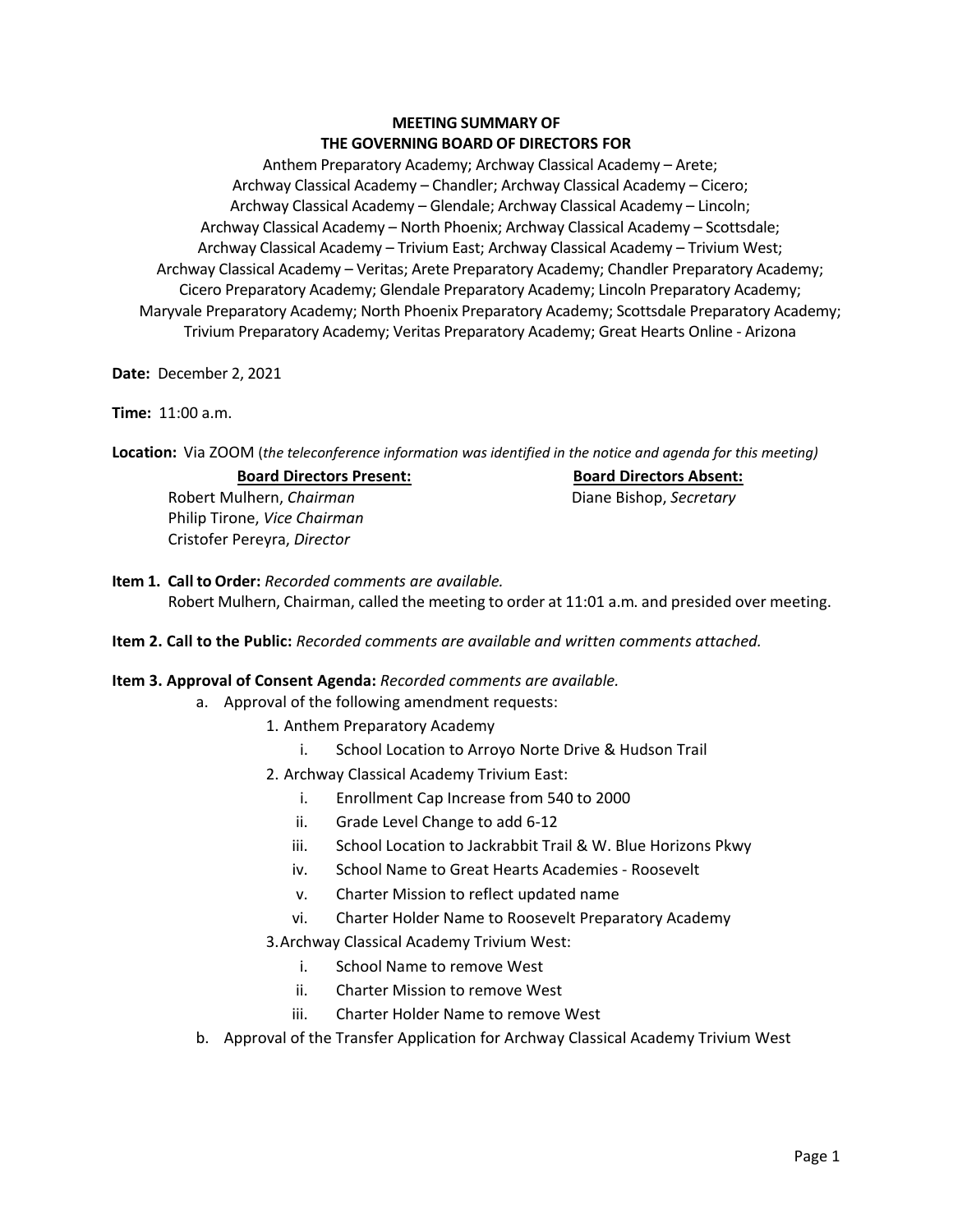### **Motion:**

 I move, to approve the Consent Agenda as presented. **Motioned by** *Philip Tirone*  **Seconded by** *Cristofer Pereyra* 

**Motion passed unanimously: 3-0** 

Aye: Mulhern, Tirone, Pereyra

 **Item 4. Discussion and Consideration to add Silvia Hayakawa to the Disciplinary Hearing Committee:**  *Recorded comments are available.* 

#### **Motion:**

 I move, to add Silvia Hayakawa to the Disciplinary Hearing Committee. **Motioned by** *Cristofer Pereyra*  **Seconded by** *Philip Tirone* 

**Motion passed unanimously: 3-0** 

Aye: Mulhern, Tirone, Pereyra

#### *Items taken out of order*  **Item 6. Financial Reports:**

- a. 1st Year Quarterly Results FY22 Financials Reports
- call vote in compliance with H.B. 2018, 55th Legislature, First Regular Session (2021). b. Discussion and action to accept the following audits and compliance questionnaires by roll
	-
	- 2. Archway Classical Academy Arete 12. Arete Preparatory Academy
	- 3. Archway Classical Academy Chandler 13. Chandler Preparatory Academy
	- 4. Archway Classical Academy Cicero 14. Cicero Preparatory Academy
	- 5. Archway Classical Academy Glendale 15. Glendale Preparatory Academy
	- 6. Archway Classical Academy Lincoln 16. Lincoln Preparatory Academy
	- 7. Archway Classical Academy North Phoenix 17. North Phoenix Preparatory Academy
	- 8. Archway Classical Academy Scottsdale 18. Scottsdale Preparatory Academy
	- 9. Archway Classical Academy Trivium East 19 Trivium Preparatory Academy
	- 10. Archway Classical Academy Trivium West 20. Veritas Preparatory Academy
- 1. Anthem Preparatory Academy 11. Archway Classical Academy Veritas
	- -
		-
		-
		-
		-
		-
		-
		-

### **Motion:**

 I move, to approve the audits and compliance questionnaires in compliance with H.B. 2018. **Motioned by** *Philip Tirone* 

**Seconded by** *Cristofer Pereyra* 

**Motion passed unanimously: 3-0** 

Aye: Mulhern, Tirone, Pereyra

 **Item 7. Discussion and action to change the current Charter Representative for all Great Hearts academies.** *Recorded comments are available.* 

#### **Motion:**

 I move, to remove Erik Twist and add Brandon Crowe as the Charter Representative. **Motioned by** *Cristofer Pereyra*  **Seconded by** *Philip Tirone*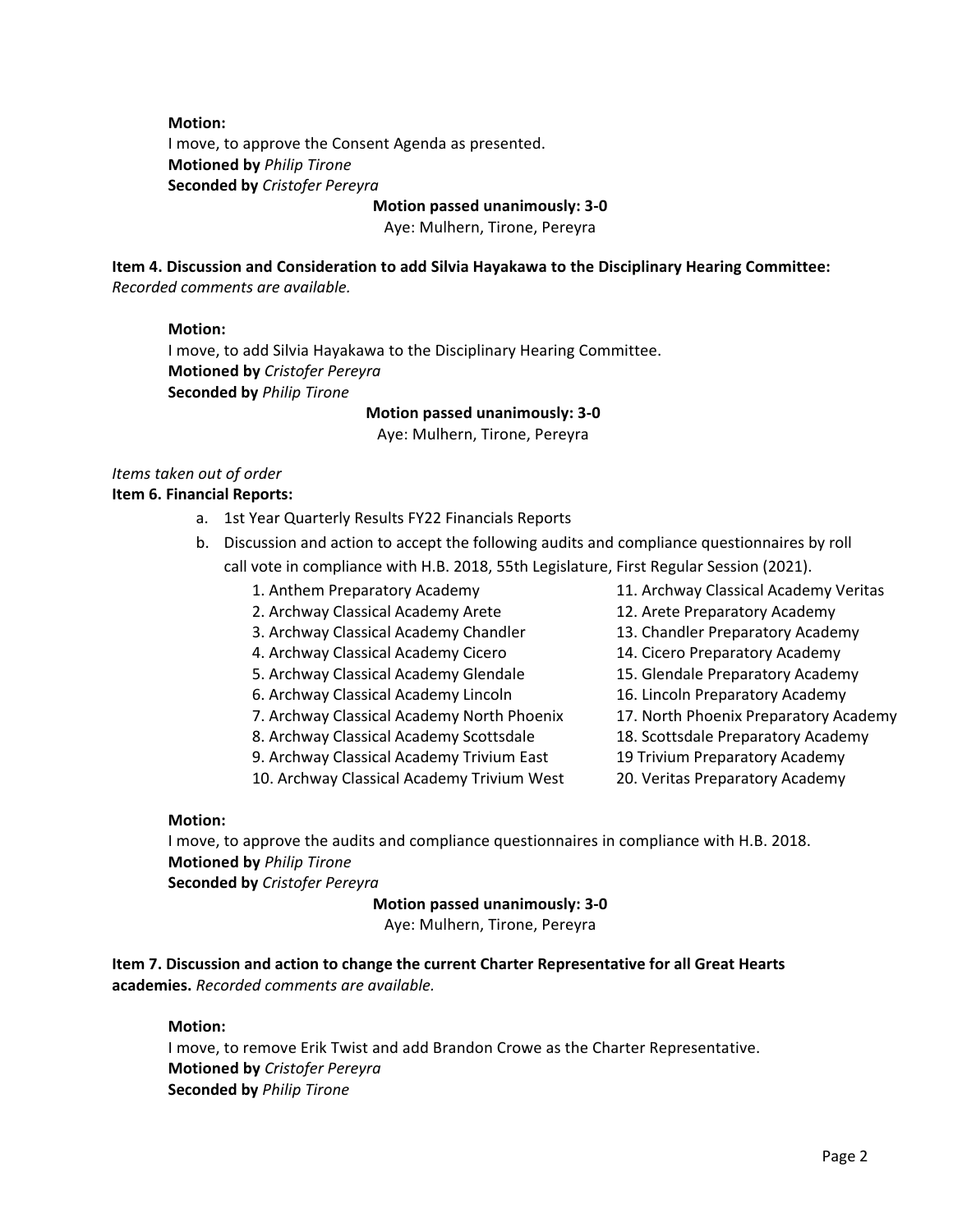### **Motion passed unanimously: 3-0**

Aye: Mulhern, Tirone, Pereyra

### **Item 5. Academy Operations Report:** *Recorded comments are available.*

- a. COVID-19 Update
- b. Update on New School Building Projects
- c. Update on Exceptional Student Services

**Item 7. Announcements/Adjournment:** *Recorded comments are available.* 

**Motion:**  I move, to adjourn the meeting. **Motioned by** *Cristofer Pereyra*  **Seconded by** *Philip Tirone* 

### **Motion passed unanimously: 2-0**

Aye: Tirone, Pereyra

The meeting adjourned at approximately 12:28 p.m.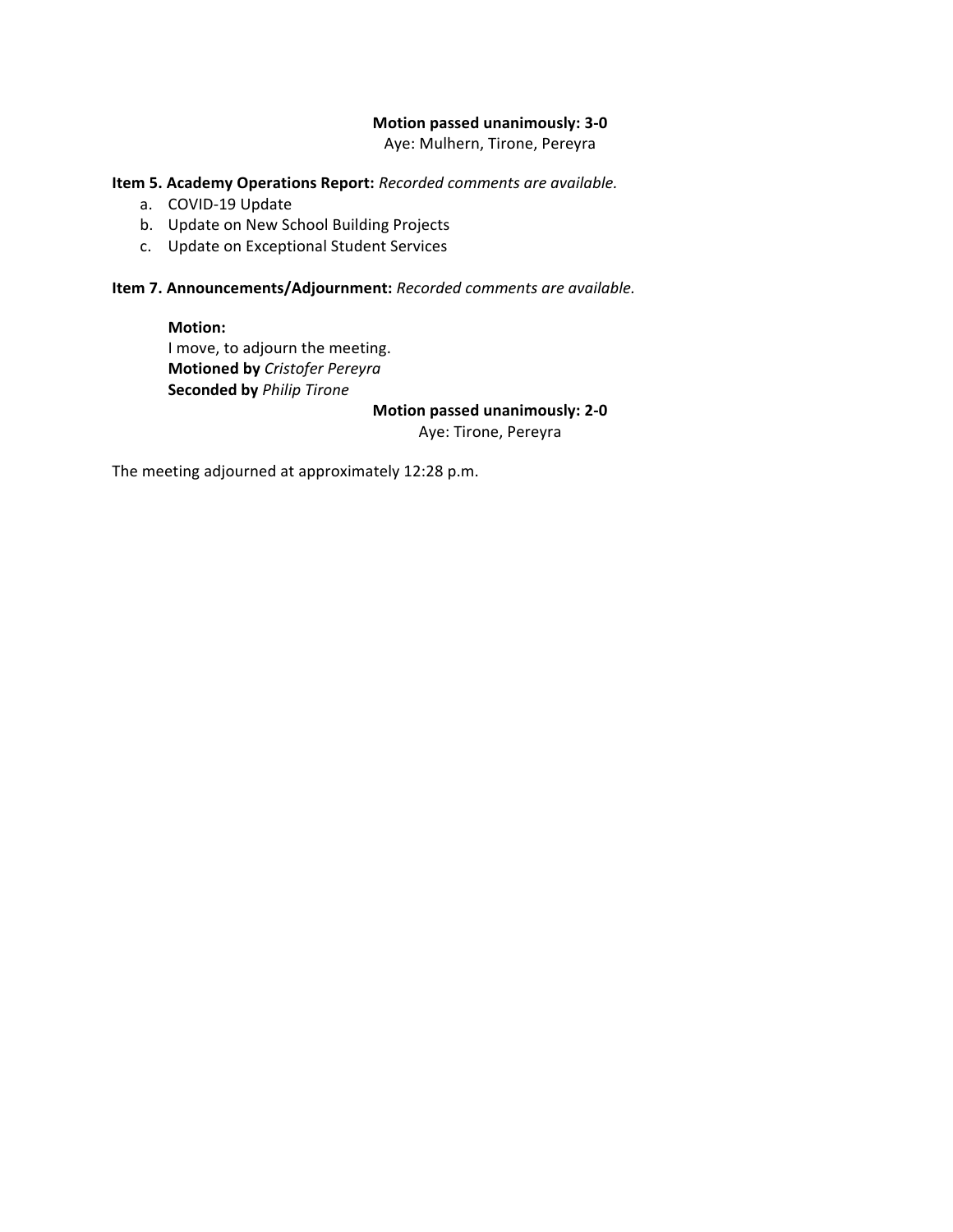| <b>From:</b>    |                                           |
|-----------------|-------------------------------------------|
| To:             | <b>AZGoverningBoard</b>                   |
| <b>Subject:</b> | [EXTERNAL] Governing Board meeting for GH |
| Date:           | Thursday, December 2, 2021 11:54:24 AM    |

CAUTION: This email originated from outside of the organization. Do not click links or open attachments unless you recognize the sender and know the content is safe.

Dear Governing Board,

I understand that there was a discussion about masks and vaccines for our students that are attending Great Hearts. I would like to go on record as being against this. We should not be discussing any option of mandating an experimental drug on children. There are no long term studies on this vaccine on children.

I'm truly not trying to be difficult. I would just like to know who would be responsible for any adverse reactions that the children may suffer from being administered this vaccine? I am happy to discuss this further if someone would like to reach out to me.

Thank you for your attention,

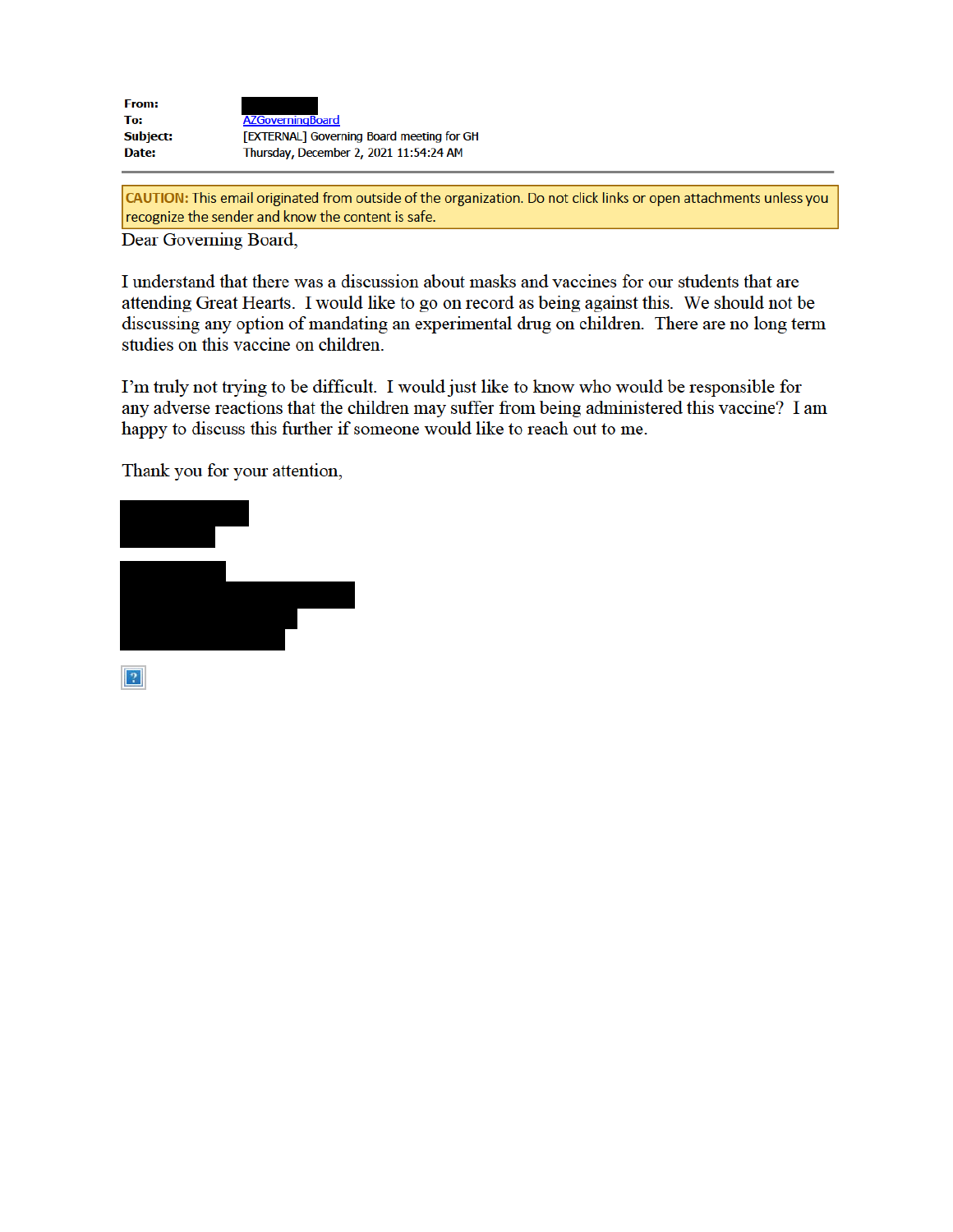| From:<br>To:             | Erik Twist; Leanne Fawcett; Bianca Ulibarri; Jay Heiler; Ron Zoromski; Robert Jackson; Marilyn Papke; Dan<br>Scoggin, AZGoverningBoard |
|--------------------------|----------------------------------------------------------------------------------------------------------------------------------------|
| Cc:<br>Subject:<br>Date: | <b>TEXTERNAL</b> ] Parent Feedback for Board Meeting<br>Thursday, December 2, 2021 10:12:24 AM                                         |
|                          |                                                                                                                                        |

**CAUTION:** This email originated from outside of the organization. Do not click links or open attachments unless you recognize the sender and know the content is safe.

Great Hearts Leaders,

In lieu of attending Thursday's Arizona board meeting due to conflicts with my own work schedule, please consider and share my statements below.

- School interruptions due to Covid-19 outbreaks at each Arizona school have been a huge strain on teachers and students this school year. Great Hearts needs to promote to the entire community the importance of vaccines and masking to prevent this cycle of Covid-19 spread from continuing. Vaccines are available for ALL STUDENTS now and that should be promoted and encouraged.
	- I do personally track the cases at each school in the network on a daily basis and have watched the pattern of outbreaks that have occurred.
	- At my children's school, they have had major interruptions with teachers out sick and many close contact occurrences.
- Great Hearts should not claim that the virus is not spread through the air and that surface cleaning will take care of it as was sent to us in a recent close contact email. See text below in the section titled "How is it spread?". This is false, especially in conjunction with minimal masking, and needs to be retracted immediately. Great Hearts is not qualified to make "we do not think" type statements. They need to state facts from health experts.

# *How is it spread?*

*COVID-19 spreads most commonly in the same way as the common cold or flu through respiratory droplets that are produced when someone coughs or sneezes. We do not think that COVID-19 spreads through the air across the room, and that it is easily cleaned off of surfaces using routine disinfectants.* 

# Respectively,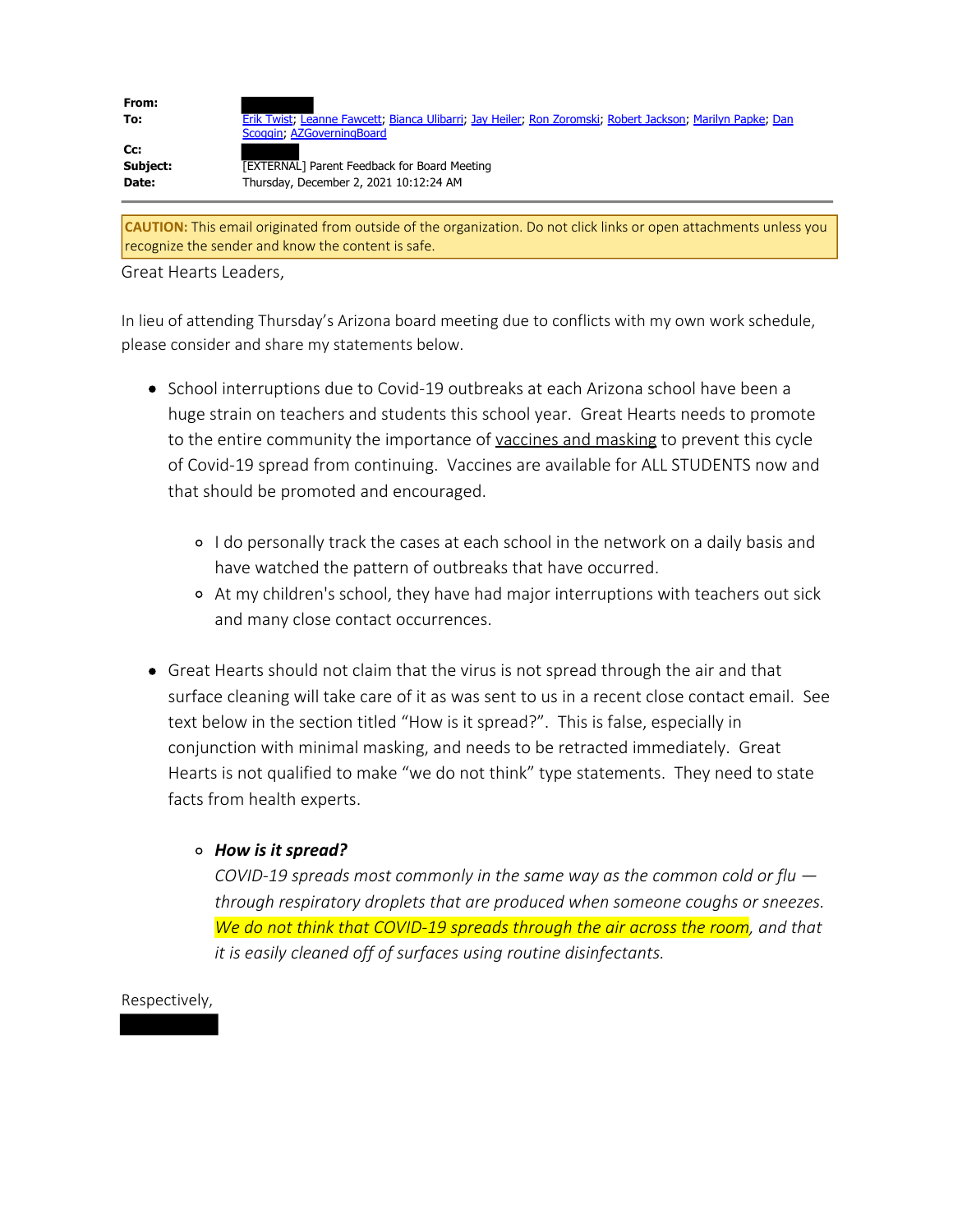Dear Great Hearts Board Members,

I had planned to speak today, and appreciate your patience as I tried to get the computer settings to cooperate on my laptop. We have been following the pandemic for almost two years now. On August  $12^{th}$  of 2020, Mr. Twist sent an email about starting in person learning when the county positivity rate was below 7%. He gave data from the county and took time to explain this information to me in follow up emails. We started the school year at 7% positivity fully masked while many schools remained closed. It was a risk, but it worked! *I was thankful that school did not close last year.* Great Hearts did an exceptional job keeping our kids and families safe during the pandemic with a mask policy in place. The evidence is in the fact that not only did we have no outbreaks as other schools did, but we had **the highest attendance of faculty and students during cold and flu season** since the school opened, no mono, hand-foot-mouth disease, strep, flu; absences were mitigated by careful sanitization and masking. Empirical evidence that masks worked. This is backed by the common practice of mask wearing in other countries, the practice of wearing masks in medical facilities, and the recommendations of scientific advisors of the World Health Organization, Centers for Disease Control, National Institute of Health, and our own Maricopa County Health Services.

Fast forward to the 2021 school year and looking at campus you would think there was no pandemic. Great Hearts is living with its head in the sand and ignoring what is happening globally. It is not acting as great-hearted citizens or even attempting to protect its most vulnerable population. I have begged for the mask policy to be restored because my son and parents are at risk from this careless direction. My son is immune compromised, he is allergic to everything, including the ingredients of the vaccine (yes I paid to have him tested for reactivity because he was hospitalized for almost a week and put on oxygen following prior vaccines). My parents are older and my father recently recovered from cancer are also at risk even with the vaccine. I was told Great Hearts was complying with a state directive that prohibited schools from mandating masks. I read the legislation and there was nothing in this legislation that prohibited mask use, this was a convenient excuse. Since July, the courts have ruled the legislation to be flawed and was thrown out. There is no longer a state rule standing between Great Hearts and children's safety. The court has overturned the state rules on school mask mandates, leaving Great Hearts open to change their policy if they so choose. Some might consider this willful negligence for failing to follow health standards that would protect families at risk. a

Great Hearts has deferred responsibility of decision making to a handful of individuals with no background in epidemiology, immunology or medicine. Mr. Twist informed me that the decision and discretion to not mask at school this year lies with himself and your Executive Director for Upper Schools, Brandon Crowe. The **Maricopa County rate of positivity is at 12%,** *ironically higher than what we were allowed to even open school last year with masks*. This is during a time when almost 60% of the Arizona population is vaccinated, so presumably we should have fewer cases of positivity than last August. Last August, we were not allowed to return to school until we had 2 full weeks at less than 7% positivity of cases in the County. School opening last year required masks and we succeeded in beating the odds with covid cases.

The policy direction of Great Hearts has nothing to do with science, and it leaves many at unnecessary risk of exposure. The WHO, CDC, NIH, AZ and County Health Departments all give professionally advised public policy on personal protective equipment necessary for the prevention of the spread of a virus that has cost millions of dollars and lives. Is it willful negligence to ignore all levels of government and the scientific medical community when operating a school during a pandemic without masks?